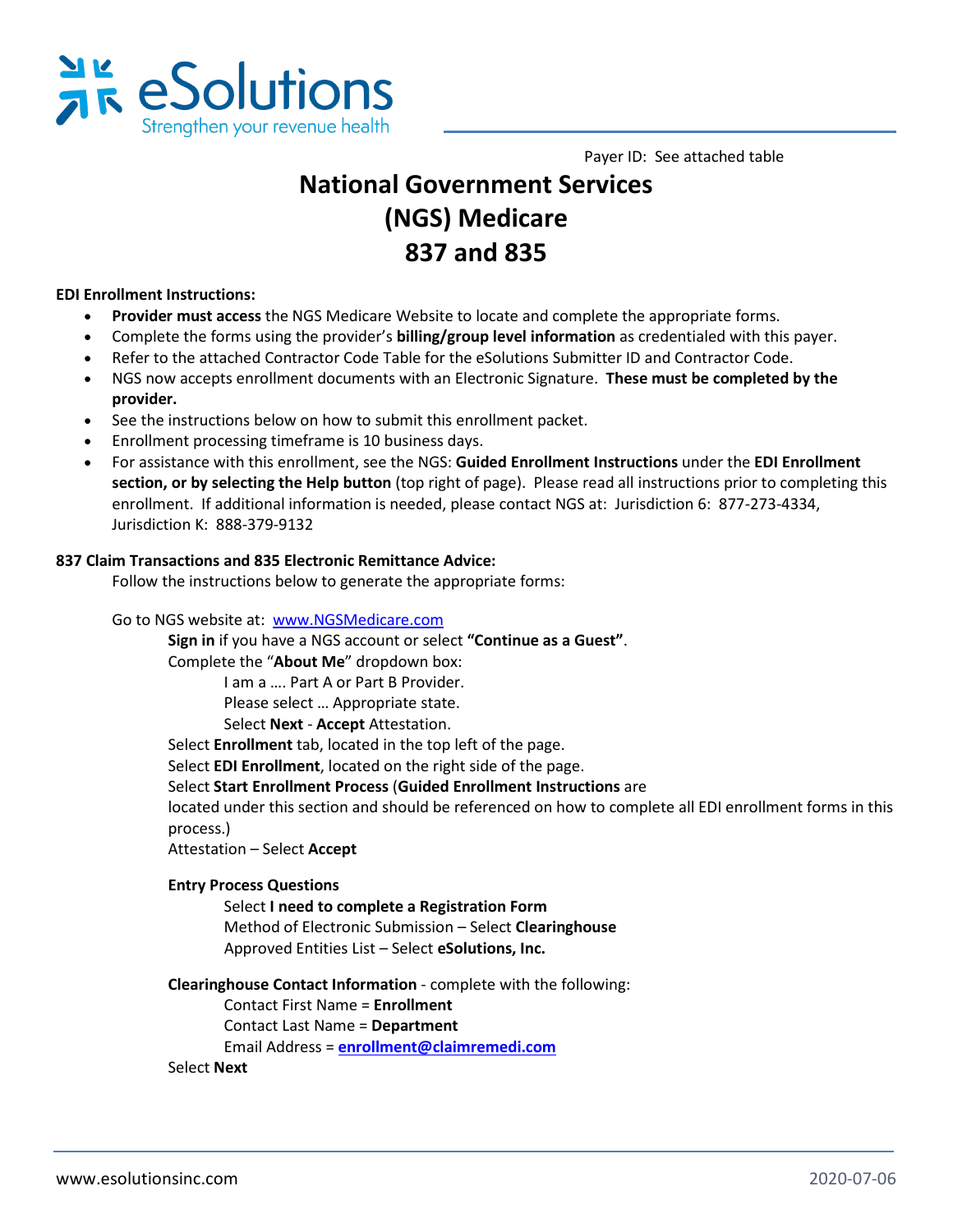

Payer ID: See attached table

# **General Information Complete all fields** as appropriate Select **Contractor Code and Clearinghouse Submitter ID** from the attached list.

PTAN/NPI Information **Complete all fields** as appropriate

Choose Transaction Status  **Claims (837) Remittances (835) Claims Status and Response (276/277)**

# **Submitting the Packet**

Once the General Enrollment Information section is complete and submitted, the necessary enrollment forms will be presented. All information previously entered will be auto-populated on each individual EDI form.

You will need to complete the following on each form to submit the enrollment packet:

- Verify all fields display the correct information on each form.
- Complete all remaining fields (see Individual form instructions, **Guided Enrollment Instructions via the Help Button**).
- Read the Terms and Conditions on each form, check each box if you agree.
- Have the authorized or delegated official on file with PECOS enter their name in the Authorized Official Name field and their employment title in the Authorized Official Title field on each form. The authorized or delegated official's name entered will be verified against the PECOS system by EDI Enrollment. These are the only Signatures that will be accepted on the EDI forms.
- Select the Electronically Sign button on each form.

After the enrollment packet is submitted, a confirmation message is displayed on the screen with the assigned Packet ID (PID) number. This has completed the submission process. You will be given the options to Print this Packet, Finish and Exit, or Start New Packet.

Print this Packet: This will be for your records and the only opportunity to print the packet.

# **The packet is not faxed to EDI for processing.**

Finish and Exit – This will return you to the EDI home page.

# **275 Electronic Claims Attachments**

NGS Medicare now offers the 275 Electronic Attachments transaction. The enrollment for these transactions will be completed by your eSolutions enrollment specialist. **Please note there is an additional cost in order to leverage the NGS Medicare Claims Attachments with eSolutions.** To request this service, please email your Practice Name, requestor name, requestor phone number, address, NPI, Tax ID and a note to request the NGS 275 Attachments to: [crsales@claimremedi.com.](mailto:crsales@claimremedi.com) A Sales Representative will contact you to go over the details.